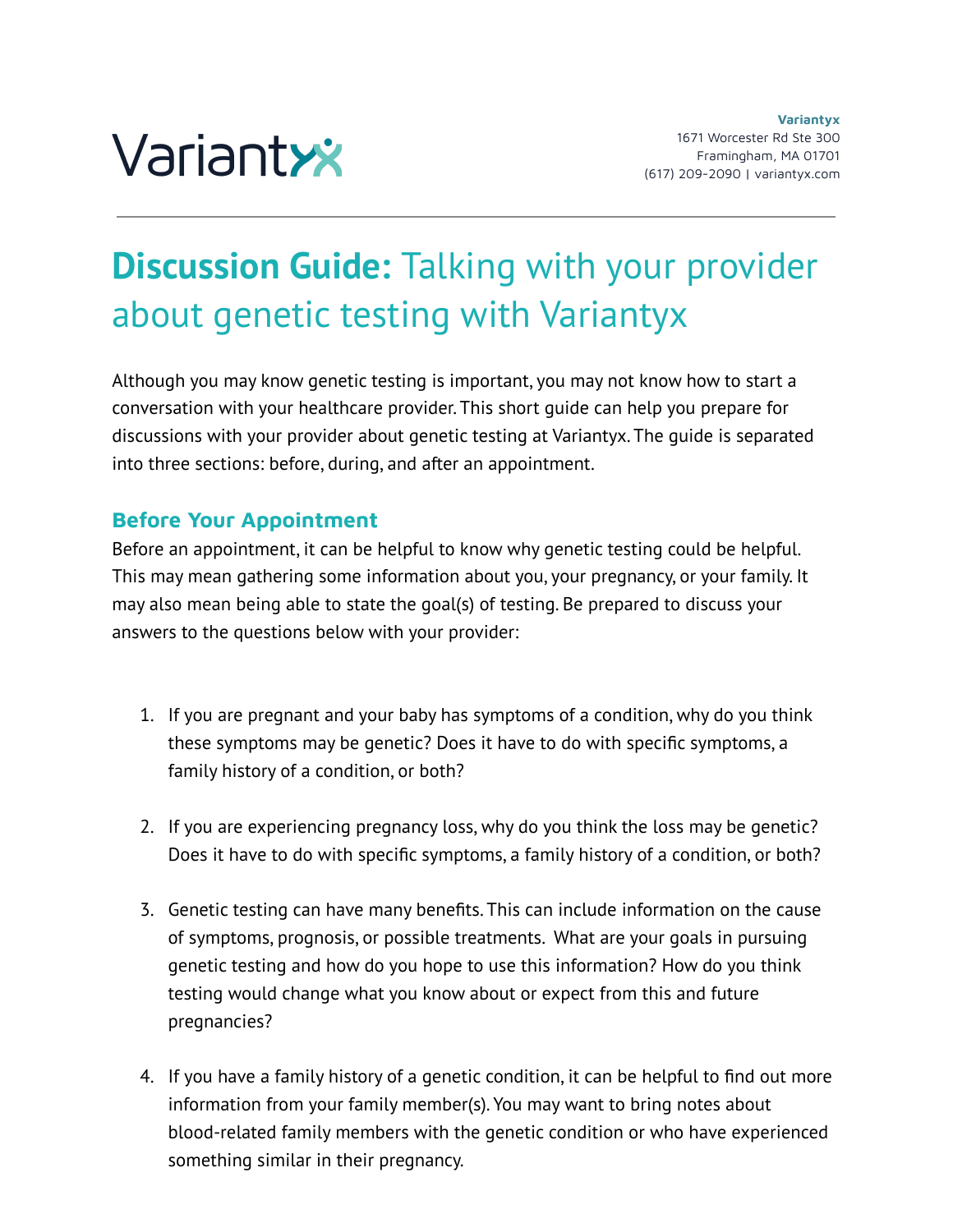5. If there is a reason for choosing Variantyx, it can be helpful for your provider to understand the reason(s). Why do you prefer to have testing done through Variantyx?

To ensure your conversation about genetic testing goes smoothly, we recommend you also bring notes about your family history, if needed.

\_\_\_\_\_\_\_\_\_\_\_\_\_\_\_\_\_\_\_\_\_\_\_\_\_\_\_\_\_\_\_\_\_\_\_\_\_\_\_\_\_\_\_\_\_\_\_\_\_\_\_\_\_\_\_\_\_\_\_\_\_\_\_\_\_\_\_\_\_\_\_\_\_\_\_\_\_\_\_\_\_\_\_\_\_\_\_\_\_\_\_\_\_\_\_

\_\_\_\_\_\_\_\_\_\_\_\_\_\_\_\_\_\_\_\_\_\_\_\_\_\_\_\_\_\_\_\_\_\_\_\_\_\_\_\_\_\_\_\_\_\_\_\_\_\_\_\_\_\_\_\_\_\_\_\_\_\_\_\_\_\_\_\_\_\_\_\_\_\_\_\_\_\_\_\_\_\_\_\_\_\_\_\_\_\_\_\_\_\_\_

\_\_\_\_\_\_\_\_\_\_\_\_\_\_\_\_\_\_\_\_\_\_\_\_\_\_\_\_\_\_\_\_\_\_\_\_\_\_\_\_\_\_\_\_\_\_\_\_\_\_\_\_\_\_\_\_\_\_\_\_\_\_\_\_\_\_\_\_\_\_\_\_\_\_\_\_\_\_\_\_\_\_\_\_\_\_\_\_\_\_\_\_\_\_\_

\_\_\_\_\_\_\_\_\_\_\_\_\_\_\_\_\_\_\_\_\_\_\_\_\_\_\_\_\_\_\_\_\_\_\_\_\_\_\_\_\_\_\_\_\_\_\_\_\_\_\_\_\_\_\_\_\_\_\_\_\_\_\_\_\_\_\_\_\_\_\_\_\_\_\_\_\_\_\_\_\_\_\_\_\_\_\_\_\_\_\_\_\_\_\_

#### **Notes:**

## **During Your Appointment**

During your appointment, you may need to address genetic testing. Be prepared to talk to your healthcare provider about your thoughts on genetic testing. Your discussion may include:

- 1. Your reasons for wanting a genetic test.
- 2. Your family history, if needed.
- 3. Why you think testing will be helpful.
- 4. Why you think testing with Variantyx is the best option.
- 5. One or more names for a referral to a high-risk pregnancy specialist who may be able to offer diagnostic genetic testing (if applicable).

\_\_\_\_\_\_\_\_\_\_\_\_\_\_\_\_\_\_\_\_\_\_\_\_\_\_\_\_\_\_\_\_\_\_\_\_\_\_\_\_\_\_\_\_\_\_\_\_\_\_\_\_\_\_\_\_\_\_\_\_\_\_\_\_\_\_\_\_\_\_\_\_\_\_\_\_\_\_\_\_\_\_\_\_\_\_\_\_\_\_\_\_\_\_\_

\_\_\_\_\_\_\_\_\_\_\_\_\_\_\_\_\_\_\_\_\_\_\_\_\_\_\_\_\_\_\_\_\_\_\_\_\_\_\_\_\_\_\_\_\_\_\_\_\_\_\_\_\_\_\_\_\_\_\_\_\_\_\_\_\_\_\_\_\_\_\_\_\_\_\_\_\_\_\_\_\_\_\_\_\_\_\_\_\_\_\_\_\_\_\_

#### **Notes:**